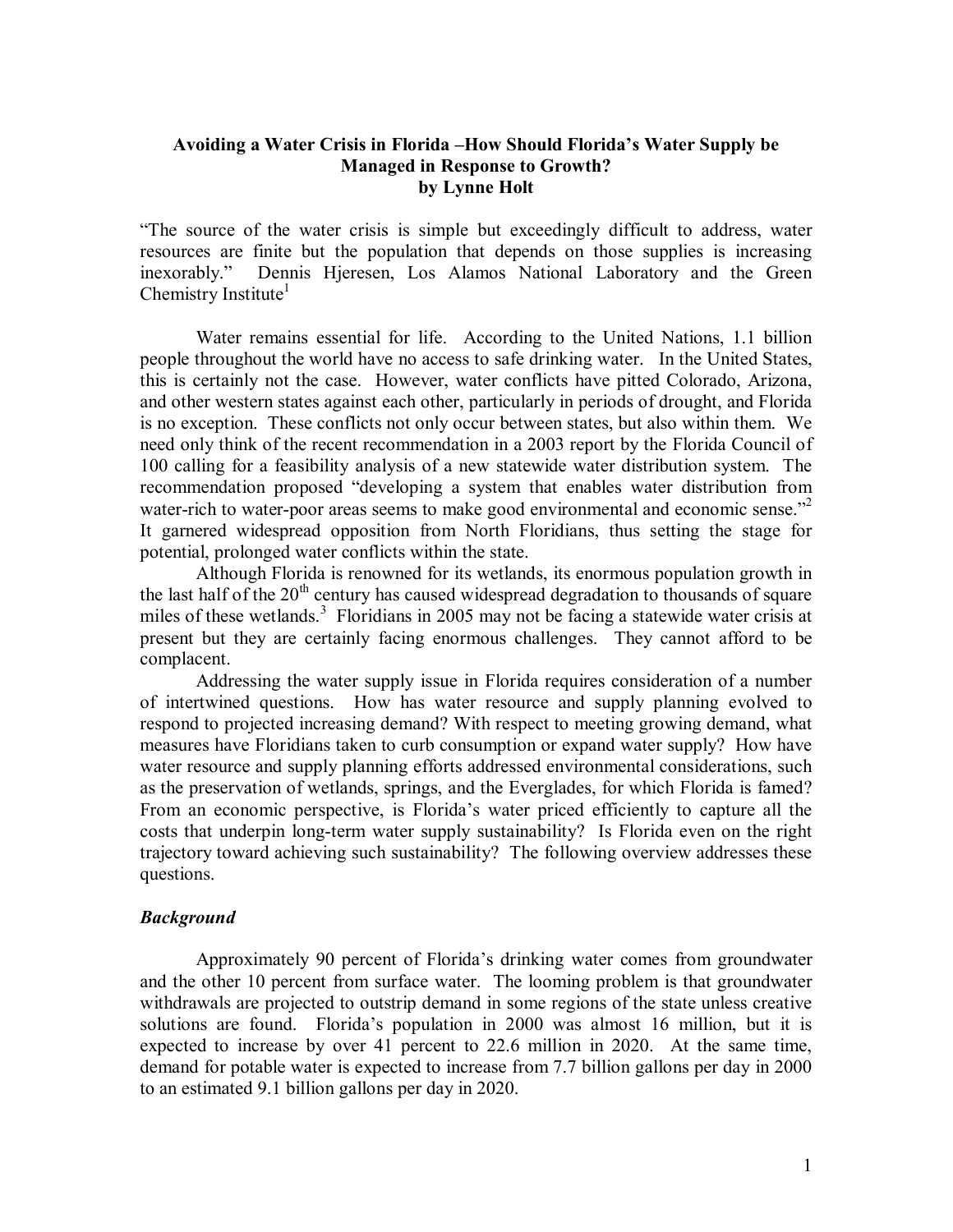Rainfall in Florida averages 5455 inches annually. Only Louisiana has a higher average rainfall than Florida. But rainfall is highly variable from year to year, ranging from 30-80 inches annually. Moreover, over 70 percent of annual rainfall is lost to evaporation and only 30 percent finds its way to bodies of water or aquifers. The water then flows to the sea, along the way sustaining important natural areas such as the springs, the Everglades, crystalline streams and winding rivers that are of great importance to the maintenance of biodiversity and to recreational opportunities for residents and tourists alike.

The distribution of rainfall and social demands on water are also highly variable throughout the state. Not surprisingly, the south, southwest regions, and central regions of the state have experienced the greatest population increases relative to groundwater supply. So the pressure on planners to come up with alternative supply sources and measures – reclaimed water, water from storage and recovery, desalinated water --has been stronger in those regions than in the northeast and the Panhandle. For example, since the 1970s, the Tampa-St. Petersburg metro area has encountered significant problems with water supply for at least two reasons. First, due to urban growth, there is relatively little open land into which rain water can seep and recharge. Second, extensive groundwater pumping has resulted in saltwater intrusion.<sup>4</sup>

Freshwater uses in Florida are generally categorized under six types of users: agricultural irrigation, public supply (households served by municipal or private water utilities), domestic selfsupply (households with their own wells), industrial/commercial, electric generation, and recreational irrigation (such as golf courses). As Table 1 reflects, the state's freshwater withdrawals from 1975 through 2000 have increased in terms of millions per gallons per day, largely due to increased use from public supply and agricultural irrigation.

| Water Use: Freshwater Withdrawal by Categories of Use in Florida<br>Specified Years 1975 Through 2000<br>(In millions of gallons per day) |       |       |       |       |       |       |
|-------------------------------------------------------------------------------------------------------------------------------------------|-------|-------|-------|-------|-------|-------|
| Category                                                                                                                                  | 1975  | 1980  | 1985  | 1990  | 1995  | 2000  |
| Total                                                                                                                                     | 6.773 | 6,701 | 6,313 | 7,583 | 7,230 | 8,192 |
|                                                                                                                                           |       |       |       |       |       |       |
| Public supply                                                                                                                             | 1,124 | 1,406 | 1,685 | 1,925 | 2,079 | 2,437 |
| Domestic self-supplied                                                                                                                    | 228   | 243   | 259   | 299   | 297   | 199   |
| Commercial-industrial mining                                                                                                              | 883   | 700   | 709   | 770   | 692   | 563   |
| Agricultural irrigation <sup>a</sup>                                                                                                      | 2,930 | 3,026 | 2,798 | 3,495 | 3,244 | 3,923 |
| Recreational irrigation <sup>b</sup>                                                                                                      | (NA)  | (NA)  | 182   | 310   | 281   | 411   |
| Power generation                                                                                                                          | 1,608 | 1,326 | 680   | 784   | 637   | 659   |
|                                                                                                                                           |       |       |       |       |       |       |

**Table 1** 

(NA) Not available.

a/ Withdrawals for crops, livestock, and fish farming.

b/ Withdrawals for turf grass and landscaping. Included under agricultural irrigation prior to 1985.

Source: Bureau of Economic and Business Research, University of Florida, Table 8:40, *Florida Statistical Abstracts 2003*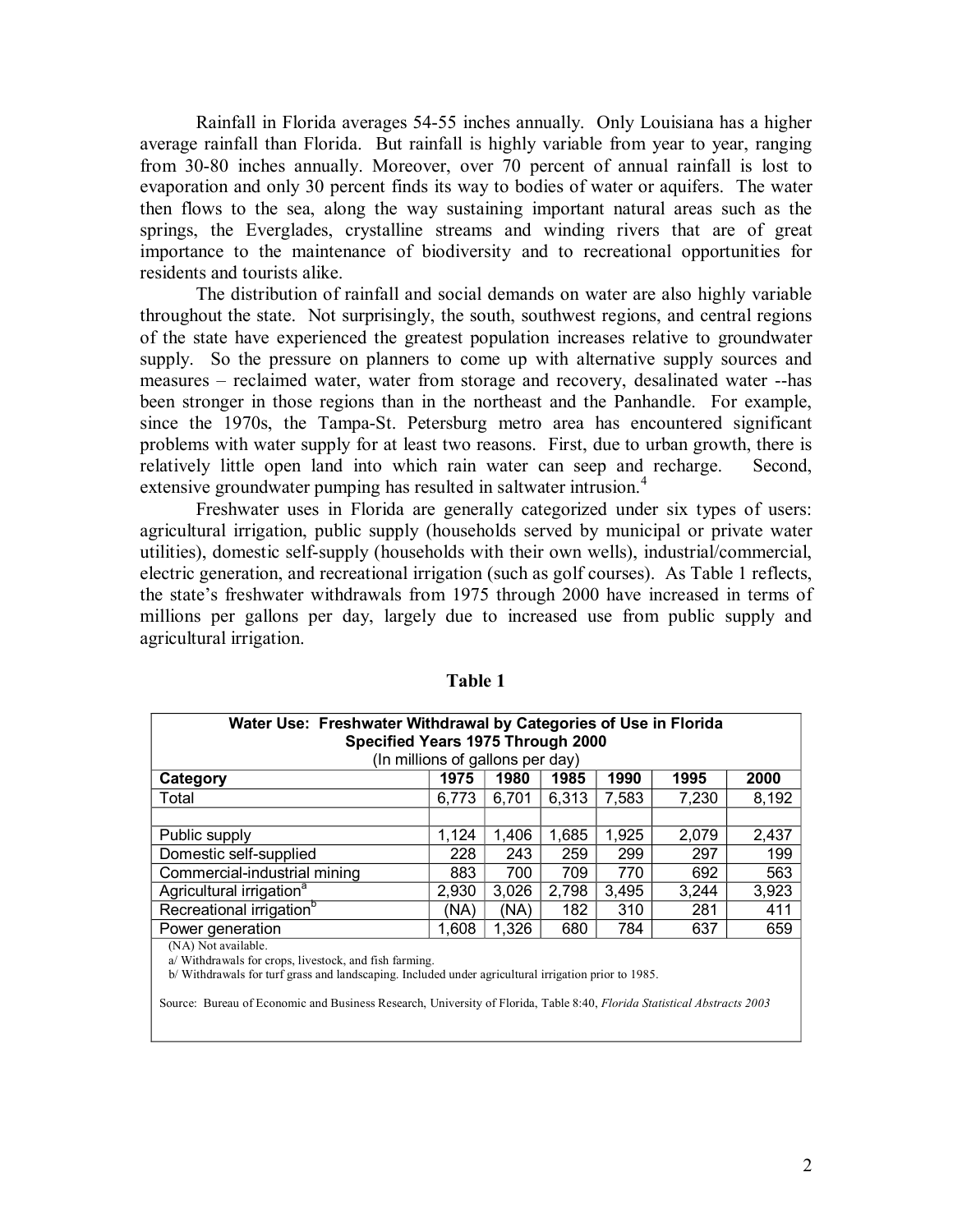To legally withdraw water from aquifers, lakes or rivers in Florida, users must receive consumptive use permits from Florida's water management districts (WMDs) or the Department of Environmental Protection. Applicants for permits must establish that the proposed use of the water meets three conditions: (1) it is a reasonable beneficial use; (2) it will not interfere with any presently existing legal use of water; and (3) it is consistent with the public interest. Subject to certain conditions specified in law, permit holders may be authorized to transport water across county borders and outside the watershed or drainage basin from which it is taken. The transport of water from one community to another, however, is presently constrained by Florida's "local sources first" policy that "directs the Department of Environmental Protection and the water management districts to encourage the use of water nearest the area of use and application whenever practical." Such sources include naturally occurring water sources, as well as alternative water sources. Exceptions to this policy include water for use by the Central and Southern Florida Flood Control Project, bottled water companies, and electric utilities for generation.

#### *Florida's Water Supply Planners/Providers*

The entities responsible for water resource development and regional water supply planning at large spatial scales are Florida's five Water Management Districts: Northwest Florida WMD, St. Johns River WMD, Suwanee River WMD, Southwest Florida WMD, and South Florida WMD. Each district may levy property taxes and also receives local, state and federal funding. Legislation enacted in 1997 requires the WMDs, as part of the planning process, to develop regional water supply plans that project water needs for a 20 year period and identify where traditional water sources are not likely to be adequate to meet those needs. These plans must include a list of water source options that will meet projected needs and also take into consideration natural ecosystems. Legislation enacted in 2004 authorizes the WMDs to promulgate rules that identify preferred water supply sources as a means of improving long-term water use efficiency.

At the municipal level, Florida's 146 water supply and irrigation utilities are responsible for actually supplying the water (although funding assistance for that purpose may come from WMDs). Florida law provides that the planning, design, construction, operation and maintenance of public and private facilities for water collection, treatment, and distribution for sale, resale, and end use is predominantly the responsibility of those utilities. Since 2002, local governments have been required to address water supply infrastructure (treatment plant capacity and pipes) in their comprehensive plans.

Mandated coordination of regional and local water planning was spurred in large part by the severe drought conditions afflicting Florida in the late 1990s. Legislation enacted in 2002 required local governments to amend their comprehensive plans to better integrate them into the WMDs' regional water supply plans. In essence, local governments had to consider the adequacy of the water supply in addition to the necessary infrastructure for delivering water. The WMDs, for their part, are required to review and comment on the comprehensive plan amendments and the local governments' evaluation and appraisal reports (EARs). One component of the EAR requires the local government to consider its WMD's regional water supply plan. Specifically, a work plan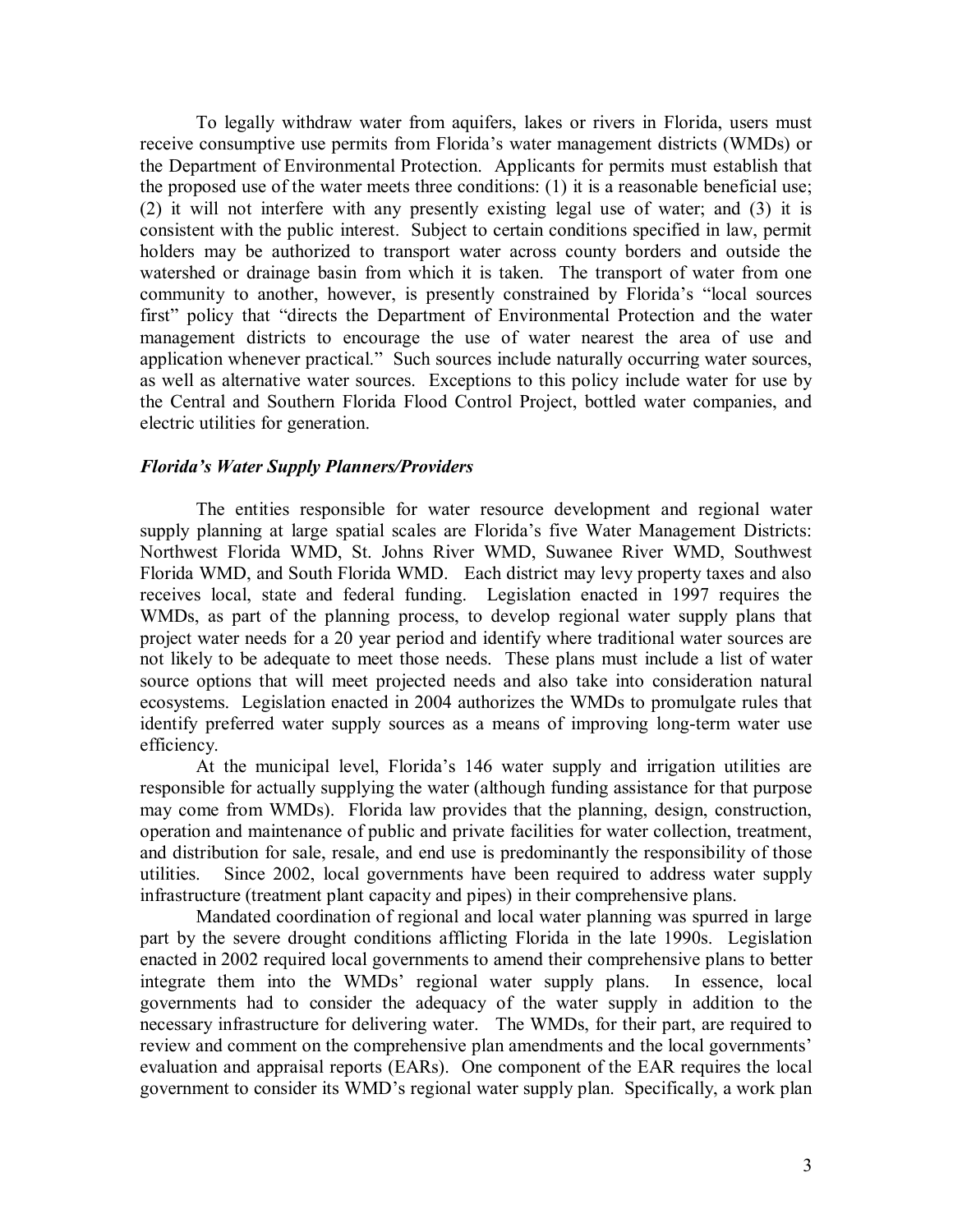covering a planning period of at least ten years must account for construction of water supply facilities to service existing and new development for which the local government is responsible.

Legislation enacted in 2004 strengthened the linkages between growth management and water supply planning already mandated in previous years. The legislation requires local governments to consider updates to the WMDs' regional water supply plans before amending their local comprehensive plans on water supply availability. The current deadline for the required amendments is December 31, 2006.

## *The Development of Regional Impact (DRI) Process*

Land use planning is another important dimension of water resource and supply planning. Enacted in 1972, the Environmental Land and Water Management Act established the DRI program that preceded the comprehensive plan requirements referenced above. The DRI program has several environmental and planning objectives, including "ensur(ing) a water management system that will reverse the deterioration of water quality and provide optimum utilization of our limited water resources." Any development that is determined to have a substantial impact upon the health, safety, or welfare of citizens in more than one county is subject to the DRI process. State, regional, and local agencies must review those projects defined as DRIs for projected impacts on regional facilities and resources. The review process must determine how regional impacts will be mitigated. Developers must obtain a local government development order to define mitigation conditions and submit to administrative review at the state level.

Because the comprehensive planning process has become more regional in scope so as to address environmental issues, the Department of Community Affairs has proposed streamlining DRI environmental reviews. As the Department noted in a recent working paper, "The environmental regulatory processes have become more sophisticated over time resulting in an overlap with the development of regional impact (DRI) process primarily with environmental impact assessments that can be eliminated or combined."<sup>5</sup> How to improve coordination of the comprehensive plan amendment process with the DRI process is currently a matter of debate because they are different procedural activities with different standards and approval requirements. There may be advantages as well as costs of evaluating development projects from multiple perspectives.

# *Conservation and Increasing Water Supplies*

Florida's WMDs have responded to projected increased demand by promoting several strategies that encourage conservation. The term "conservation" here refers to any action or technology that leads to permanent and cost-effective improvements in water use efficiency. Perhaps one of the most significant conservation measures in Florida has been the reuse of reclaimed water. Approximately 600 million gallons of reclaimed water is used each day for beneficial purposes, including irrigation of 154,000 residential lawns, 427 golf courses, 486 parks, and 213 schools. Benefits from water conservation initiatives include: (1) saving money because needs can be met less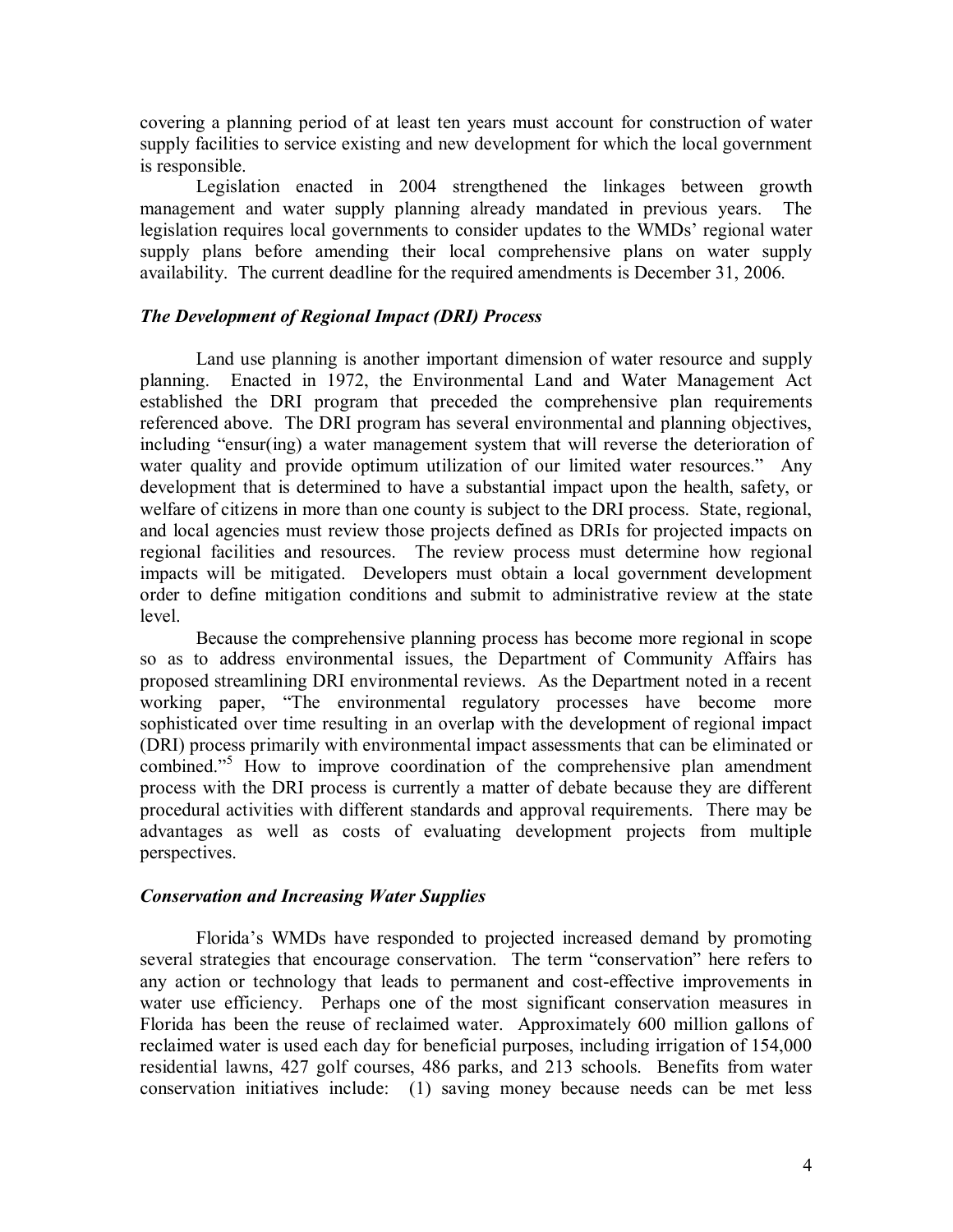expensively than if new supplies are developed; (2) expanding water supply because conservation has the same net effect as new supply development; and (3) protecting the environment from the adverse effects of over-withdrawal and the development of reservoirs, pipelines and well-fields. $6\,$  In addition to using reclaimed water, Floridians can conserve water through the use of more efficient appliances and toilets. Retrofitting toilets, in particular, is the simplest and most cost-effective investment residents can make<sup>7</sup>

Legislation enacted in 2004 requires the Florida Department of Environmental Protection to establish a statewide water conservation program for public water supply. To implement this directive, the following parties entered into a written agreement to develop a water conservation work plan: the five WMDs, the Department of Environmental Protection, the Florida Public Service Commission, the utility councils of both the American Water Works Association and the Florida Water Environment Association, and the Florida Rural Water Association. Scheduled for completion in February 2005, the work plan will include recommendations for, among others, developing and implementing a standardized water conservation planning process for water utilities. One component of the charge to the signatories is the development of measures to assess and benchmark the effectiveness of water conservation programs and practices.<sup>8</sup>

# *Environmental Considerations*

Underlying much of Florida's water planning policies to date is the operating assumption that population growth is generally good for economic development and that the influx of new residents to our state is inevitable. Yet we know growth exacerbates water problems and that poor development planning and agricultural practices have had adverse effects on our environment and water resources. One need only consider the example of the re-engineered patterns of water flow in the Everglades and its environs to illustrate the point that massive damage to a fragile ecosystem will be extremely costly to reverse, assuming it can even be reversed at all.<sup>9</sup>

Florida's policymakers have also come to appreciate the importance of environmental considerations in water management planning and implementation. In part, their understanding has been influenced by recreational activities and tourism dollars associated with Florida's lakes, rivers and springs that Florida's soaring population growth has helped to spur. According to an economic impact study (2003) conducted for the Florida Department of Environmental Protection, tourism spending at four state parks with springs (Ichetucknee, Wakulla, Homosassa, and Blue Springs) provided an estimated \$68.5 million in 2002 to surrounding local economies.<sup>10</sup> Legislative policy now directs the Department of Environmental Protection and the WMDs to: "prevent damage from floods, soil erosion, and excessive drainage, minimize degradation of water resources caused by the discharge of storm water, and preserve natural resources, fish, and wildlife."

The WMDs must establish minimum flows and levels for surface water and aquifers within their jurisdiction in order to prevent significant harm resulting from withdrawals. Minimum flows for surface water are statutorily defined as "the limit at which further withdrawals would be significantly harmful to the water resources of the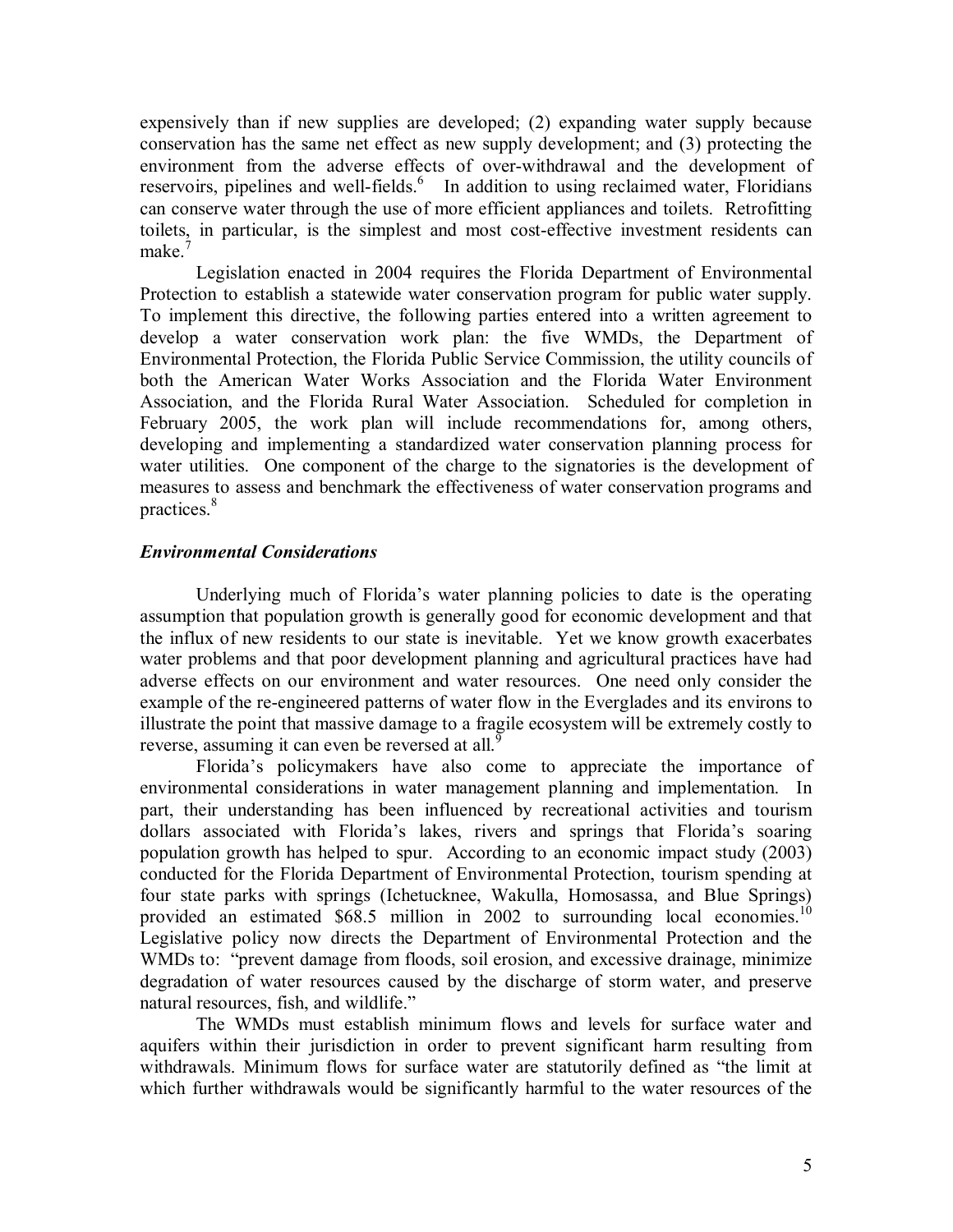area." Minimum levels are defined as "the level of groundwater in an aquifer and the level of surface water at which further withdrawals would be significantly harmful to the water resources of the area." The WMDs must develop priority lists of water bodies for which they will establish minimum flow and levels. Florida law also requires the inclusion of a recovery or prevention strategy in a WMD's regional water supply plan for any violation of the set flow or level that is projected to occur within a 20 year period. Such strategy may include the development of additional water supplies.

We noted above that water supply availability varies across the state, often pitting the more populous and water-poor communities in the south and central regions against less populated northern communities with greater access to available water. However, another type of "water war" is being waged among user types. Florida's water permitting does not set priorities based on the type of intended use, leading some environmental groups to advocate that resource protection take priority over permits for other types of water withdrawals. For example, a recent report recommends: "After water resources are inventoried and protected, water supplies should be permitted according to the legal tests of reasonable and beneficial use, existing use and public benefit. If users get first claim to water, it is very hard to ensure that the resource will be protected. If the resource is stressed to make up for the water that has been permitted away, then the resource will be harmed, in some places permanently."<sup>11</sup> Setting priorities among potential alternative uses is an important and growing challenge.

## *What Price Water?*

Water can be viewed as a basic right, but water also is a commodity, subject to the usual economic pulls of supply and demand, as constrained by public policy and environmental considerations. One method of curbing water use and thus reducing conflicts over water in Florida and elsewhere is the adoption of more efficient pricing and funding mechanisms to capture the real cost of supplying water. The World Water Council ranked 147 countries in terms of water use pricing and the United States came in last. For example, Germans pay \$1.78 per cubic meter of water, the French, \$1.08, the British, \$1.23, and the Americans, only \$0.54.<sup>12</sup>

It would appear that water is unusually cheap in the United States. There may be compelling societal arguments for maintaining low prices for water supply (the "basic right" argument), but Florida should consider three implications of such low costs.

1. *Dealing with Infrastructure Decay and Growth*. Utilities' infrastructure needs to be replaced over time and pricing water supply too low (below-marginal cost charges to customers) typically results in inadequate long-term capital investments. The water supply industry is very capital intensive because almost every component of the water delivery system – capturing and storage of water, transport of water, water treatment, water delivery, and disposal of dirty water -- require fixed capital investments in longterm infrastructure assets. The high ratio of fixed costs relative to variable (usage-based) costs involved in water supply suggests that water utilities typically operate for many years without fully recovering their costs. However, many water utilities are subject to political pressures that are more responsive to current consumer demands—leading to short-term solutions. The end product is typically low water pricing. While it might make political sense in the near term to undercharge customers for water, it does not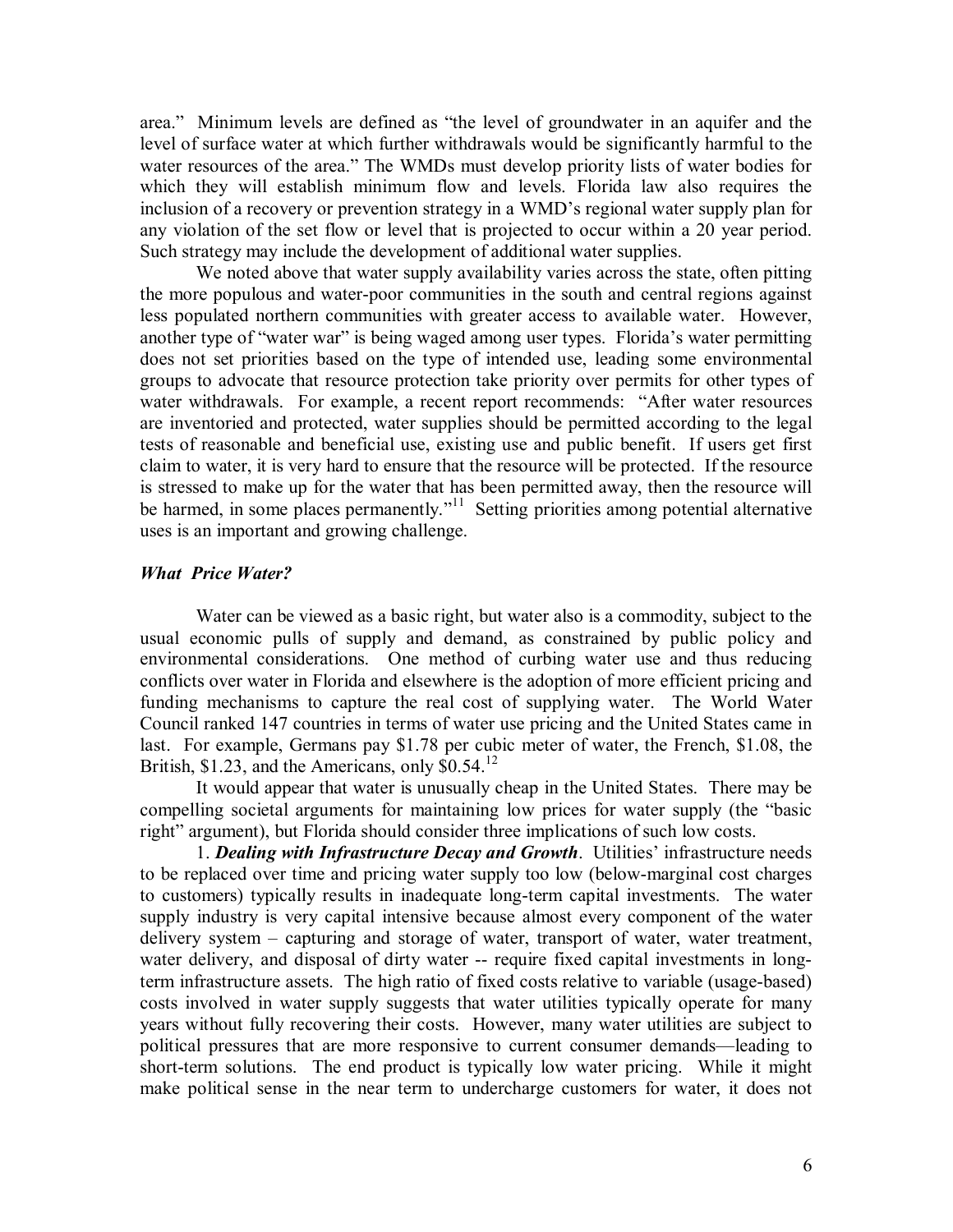make good economic sense. Without adequate cash flows and financial returns, water utilities cannot invest in much-needed infrastructure replacements.

According to a report by the Environmental Protection Agency (2002), wastewater and water utilities will incur significant costs over the next 20 years as they expand capacity to accommodate projected growth. The infrastructure of U.S. water utilities is rapidly aging; the report notes that most of the pipes were installed after World War II and are due for replacement. The EPA's analysis found that over \$500 billion above current spending would be needed by 2019 to operate and maintain water and wastewater utilities in the United States. The report concludes that some combination of increased spending and innovative management practices will be necessary to meet projected needs.<sup>13</sup>

2. *Environmental Concerns*. Water should also be priced to include environmental impacts, both short- and long-term. Robert Glennon observes, "Water rates, with rare exceptions, do not include a commodity charge for the water itself. The water is free. As a consequence, this pricing structure shunts off on other customers (or on society generally) many other costs: groundwater users do not pay, for example, the cost of harm to rivers and riparian habitat, of dried-up lakes, of water-quality degradation or of subsidence caused by groundwater pumping." <sup>14</sup> There are no broadly-accepted monetary estimates for water pollution damages, according to a recent OECD report.<sup>15</sup> However, imperfect these estimates might be, other countries are taking steps to account for adverse environmental impacts. Federal reforms in Australia have encouraged sub national governments to require full-cost recovery, including all environmental costs. Costs are recovered through an environmental charge on consumers or, as in the case of the state of Victoria, water companies are required to make environmental contributions (based on a percentage of their revenues) with the expectation that the costs will be passed on to consumers. Given the broad environmental impacts of water use in Florida, Floridians need to be concerned about the best ways of integrating environmental concerns into the state's water policy.

3. *Influence on Consumption Behavior*. Absent pricing schemes that capture the true costs of water use, consumers will not be able to respond rationally to conservation signals. Therefore, the tariff design must be easy for them to understand and relate logically to usage. The extent to which consumers are responsive to water pricing and the optimal rate structure for inducing them to reduce water use are the focus of extensive research, well beyond the scope of this essay. Although the jury is still out as to their effectiveness, experiments with watering restrictions and seasonal pricing are often included in the mix of approaches used by water companies to send their customers conservation signals.

# *Path to Long-Term Sustainability*

Inadequate investments in water supply and poor management of water company operations often result in calls for change—sometimes in the form of privatization. However, privatization is not a panacea for all the problems facing water utilities, as past examples of aborted efforts in the city of Atlanta and Cochabamba, Bolivia aptly illustrate<sup>16</sup> Effective privatization requires the public sector to exercise sound oversight, monitoring, and regulation. Water utilities must be able to earn an allowed return on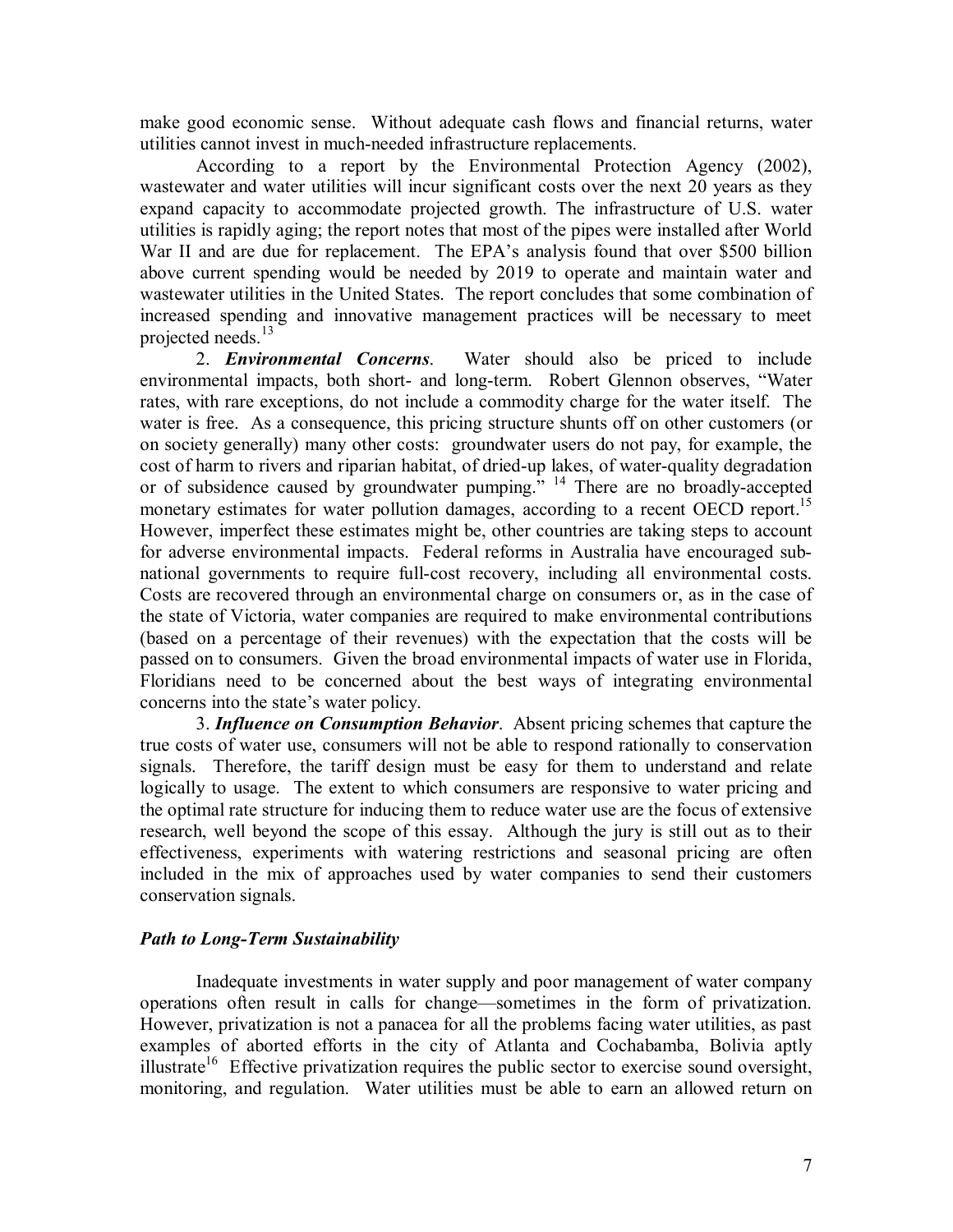equity sufficient to cover costs for system maintenance, infrastructure improvement, water quality compliance, enhanced security costs, and projects to accommodate population growth. Whether under public or private management, water must be supplied in a manner that is efficient and socially and environmentally responsible. As a recent report on privatization noted,

In the end, it doesn't matter to a resident of a settlement in Bombay or a suburb of Chicago whether a public or private company owns or manages the facilities that deliver clean and affordable water to their taps. What does matter is that people – wealthy and poor—have the water they need, that the environment gets a fair share, that profit levels are reasonable, and that ambient water quality is protected for future generations.<sup>17</sup>

At least five approaches might assist water supply efforts in meeting those objectives:

1*. Regional approaches*. Local governments could be encouraged through state and regional incentives to band together to purchase raw water. The most notable example in Florida is, of course, the formation of Tampa Bay Water - a wholesale, notfor-profit water supplier that serves Hillsborough County, Pasco County, Pinellas County, St. Petersburg, New Port Richey, and Tampa. These governments decided it was cheaper to cooperate in managing the water supply than to continue the costly downward spiral of water wars and litigation. Tampa Bay Water not only helps local government members and their residents save money through its regional purchasing power. It also has the technical expertise to manage water more efficiently than many smaller water providers. For example, Tampa Bay Water uses a customized computer tool –Optimized Regional Operations Plan - to analyze and forecast groundwater conditions and levels at water supply facilities. Information gleaned from these analyses and forecasts enables the company to rotate water production to prevent adverse environmental impacts.<sup>18</sup>

2. *Incentives*. Government incentives could be implemented to encourage water conservation alternatives that have the effect of reducing groundwater withdrawal. For example, the South Florida WMD and the Florida Department of Agriculture and Consumer Affairs have participated in the design and construction of excess water (tailwater) recovery systems. These systems involve farm production water that originates from a surface or groundwater source. That water is used to irrigate crops; tailwater from that irrigation is then captured and stored for future use, particularly during the dry season when there is peak demand.

3. *Benchmarking.* Establishment and implementation of benchmarking and performance standards can go a long way toward monitoring management objectives affecting water conservation, water quality and water supply efficiency. An example of benchmarking for Florida's WMDs is the most recent *Florida Water Plan Annual Progress Report* (October 2004), which compares the measurable performance of the WMDs in meeting several objectives related to water supply, flood protection, water quality, and natural system protection. We cannot comment on the comparability, completeness, or application of the data ultimately submitted but the act of defining objectives and measures would appear to be a necessary first step. In like manner, benchmarking the performance of water supply utilities (whether publicly or privately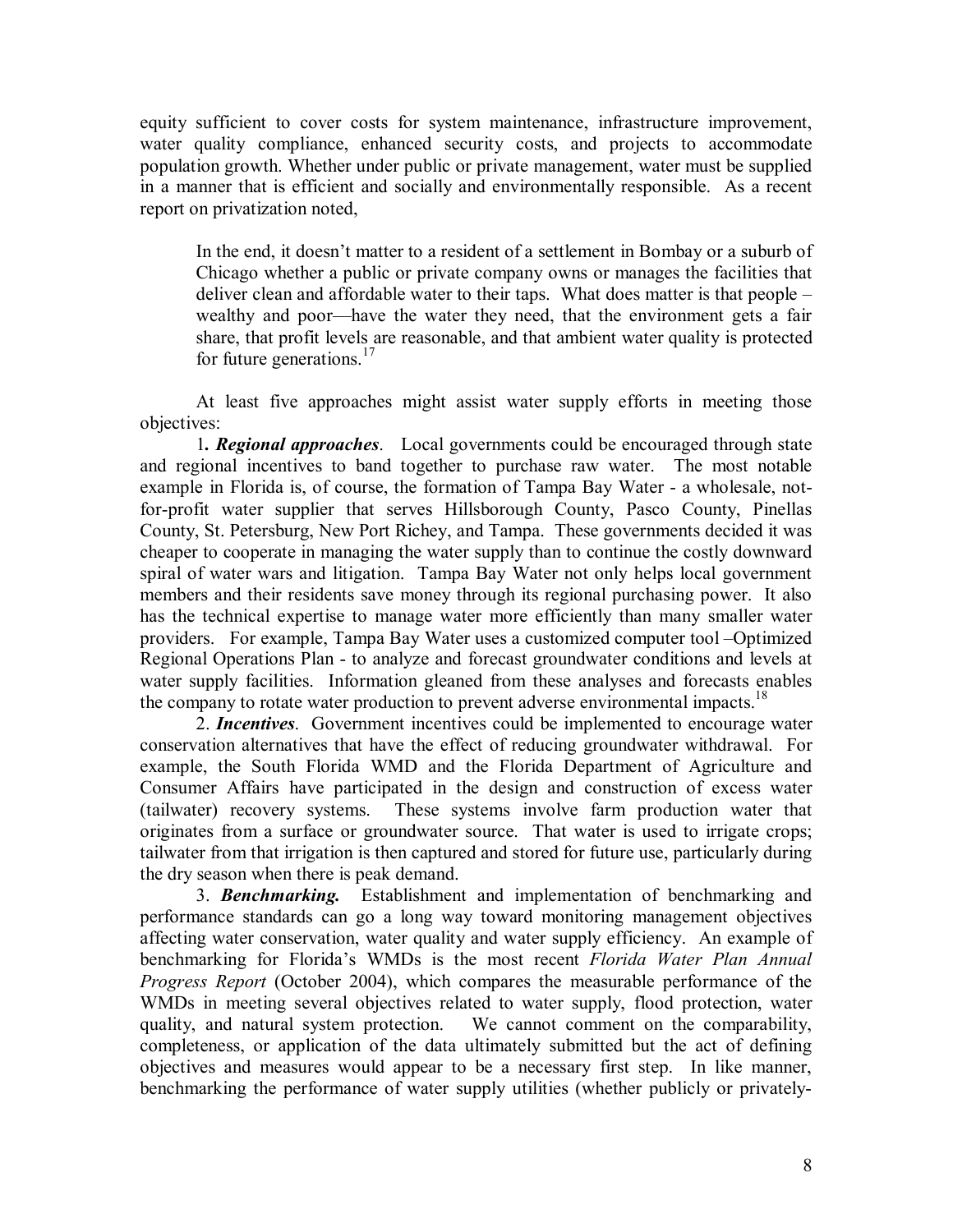owned) should also be promoted to ensure that water services to retail customers are efficiently provided and the water meets quality standards.

4. **Science-based Policy**. Investments in research are needed to identify both the biological and chemical contaminants that could threaten water supplies and the methods of removing those contaminants without adversely affecting health and the environment. Further scientific research will be needed to improve policies governing wetlands management, the treatment of drinking water supplies, the use of water in agriculture, the maintenance and preservation of aquatic habitats and species diversity, wastewater treatment and reuse, and flood and drought management.<sup>19</sup> Addressing these topics should take account of broad patterns of water availability and flow at regional and state scales.

5. *Heightening Public Awareness*. The public's eyes often glaze over when water issues come to the fore. It's always easier to raise public awareness about threats to specific water bodies, as supporters of the Everglades restoration projects and the Florida Springs Task Force initiatives have discovered. People respond best, for example, to concrete examples and understand connections between the adverse impacts of reduced water flow at Blue Spring in Volusia County and fewer manatees visiting the spring each winter.

#### *Conclusion*

The collision course between the supply of and demand for water resources in Florida can only be averted through scientifically-supported, outcomes-based strategies that provide incentives for innovation and coordination, as well as penalties for substandard performance. Conservation measures are certainly one component of the overall strategy and properly targeted conservation rate structures, as we discussed, can encourage Floridians to reduce water consumption.

There is no shortage of legislation governing water and land use planning and oversight in Florida, nor is there a paucity of task forces to consider policies for improving that planning and oversight. The challenge facing Florida's policymakers is to implement the best of these proposals and enforce those laws on the books that will ensure a rational and effective water policy. The short-term crisis has been abated, but the next one is only around the corner. There is no excuse for Florida not being ready.

*Acknowledgement: The author appreciates the comments and suggestions of Dr. David Colburn, Dr. Lynn Leverty, Dr. Sanford Berg, Dr. Joseph Delfino, and Dr. Robert Holt, all from the University of Florida, on an earlier version of this essay.*

#### **Endnotes**

<sup>&</sup>lt;sup>1</sup> "Green Chemistry: The Impact of Water Quality and Supplies," in *Water and Sustainable Development: Opportunities for the Chemical Sciences. A Workshop Report to the Chemical Sciences Roundtable.* Washington D.C.: The National Academies Press, 2004, p. 11; available at: http://www.nap.edu/books/0309092000/html.

<sup>&</sup>lt;sup>2</sup> Florida Council of 100, *Improving Florida's Water Supply Management Structure*, September 2003, p. 23.